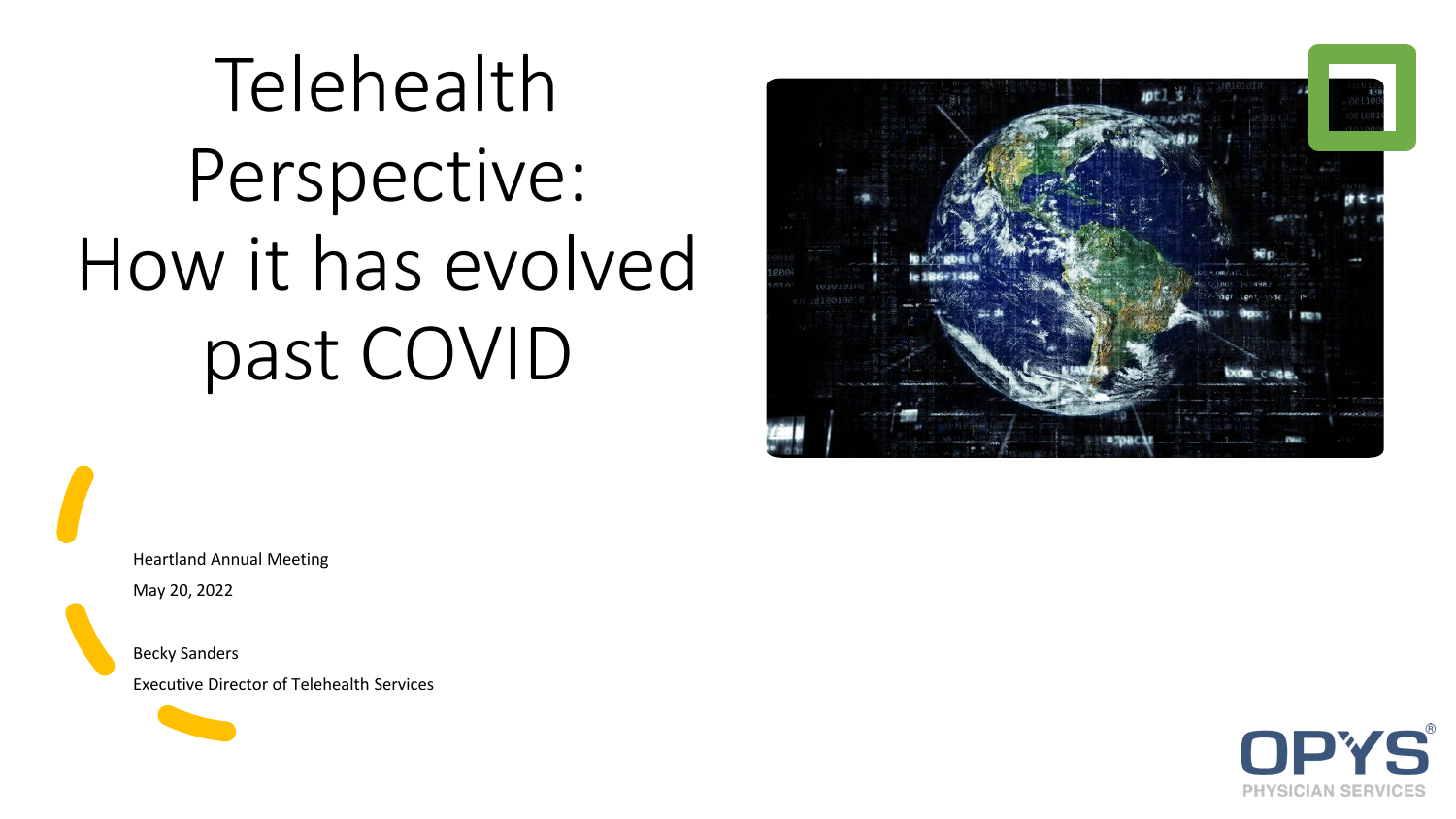## Telehealth is now mainstream

- CMS reports telehealth usage has increased 63-fold
	- 840,000 visits in 2019
	- 52.7 million visits in 2020



[https://www.cms.gov/newsroom/press-releases/new-hhs-study-shows-63-fold-increase-medicare-telehealth-utilization-during](https://www.cms.gov/newsroom/press-releases/new-hhs-study-shows-63-fold-increase-medicare-telehealth-utilization-during-pandemic#:%7E:text=Taken%20as%20a%20whole%2C%20the,Island%2C%20New%20Hampshire%20and%20Connecticut)pandemic#:~:text=Taken%20as%20a%20whole%2C%20the,Island%2C%20New%20Hampshire%20and%20Connecticut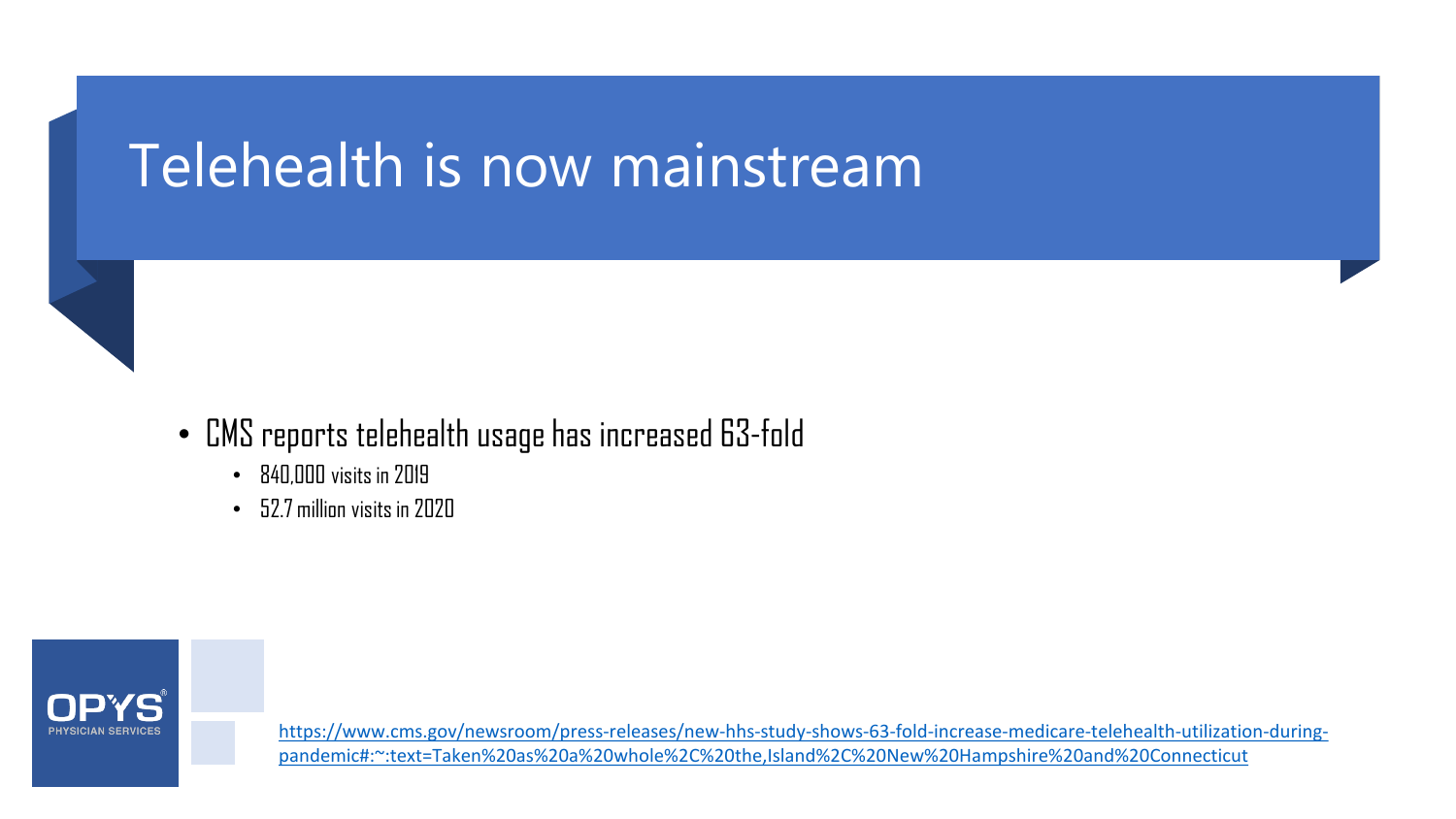### Care From Home

#### • Mostly cash pay apps/websites prior to COVID

- Some insurers offered solutions to their members
- Medicare / Medicaid programs began reimbursing during COVID
	- Historic changes to Medicare geographical barriers
	- Urban Medicare telehealth reimbursement for the first time

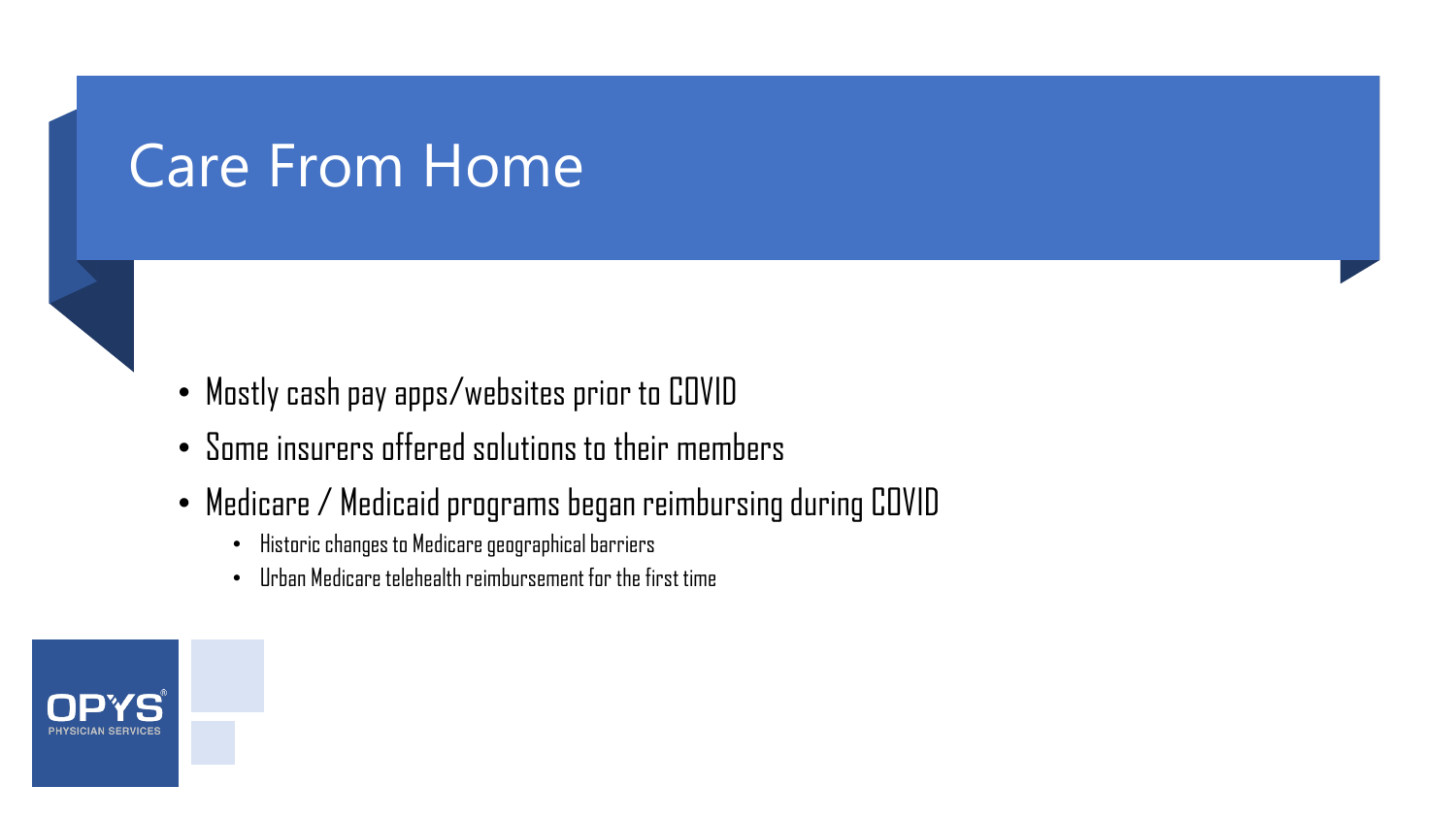## Culture of "Telehealth First"

- Anthem Virtual Care On-Demand
- CVS Minute Clinic now offers
	- E-Clinic Visit
	- Video Visit
- Walgreens Find  $\mathsf{Care}^{\mathsf{TM}}$

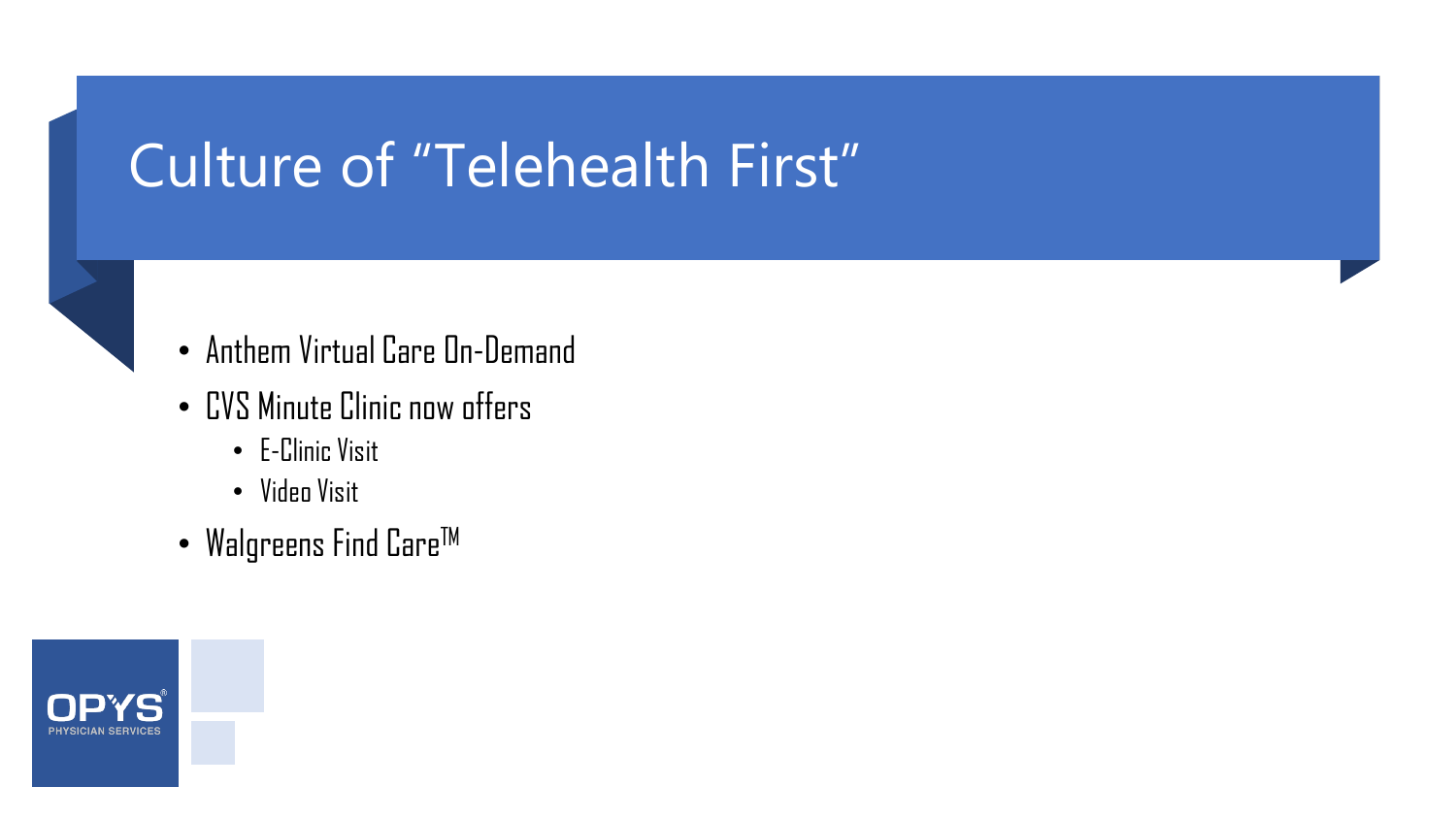## "Care-at-Home"

- Remote Patient Monitoring
- Chronic Care Management
- Post-surgical care/inpatient stays
- Examples:
	- Best Buy bought Current Health in October 2021
		- Care-at-home technology platform
	- Teladoc Health bought InTouch Health in July 2020
		- Stroke care
	- $\bullet$  Teladoc Health bought Livongo in October 2020
		- Chronic care management

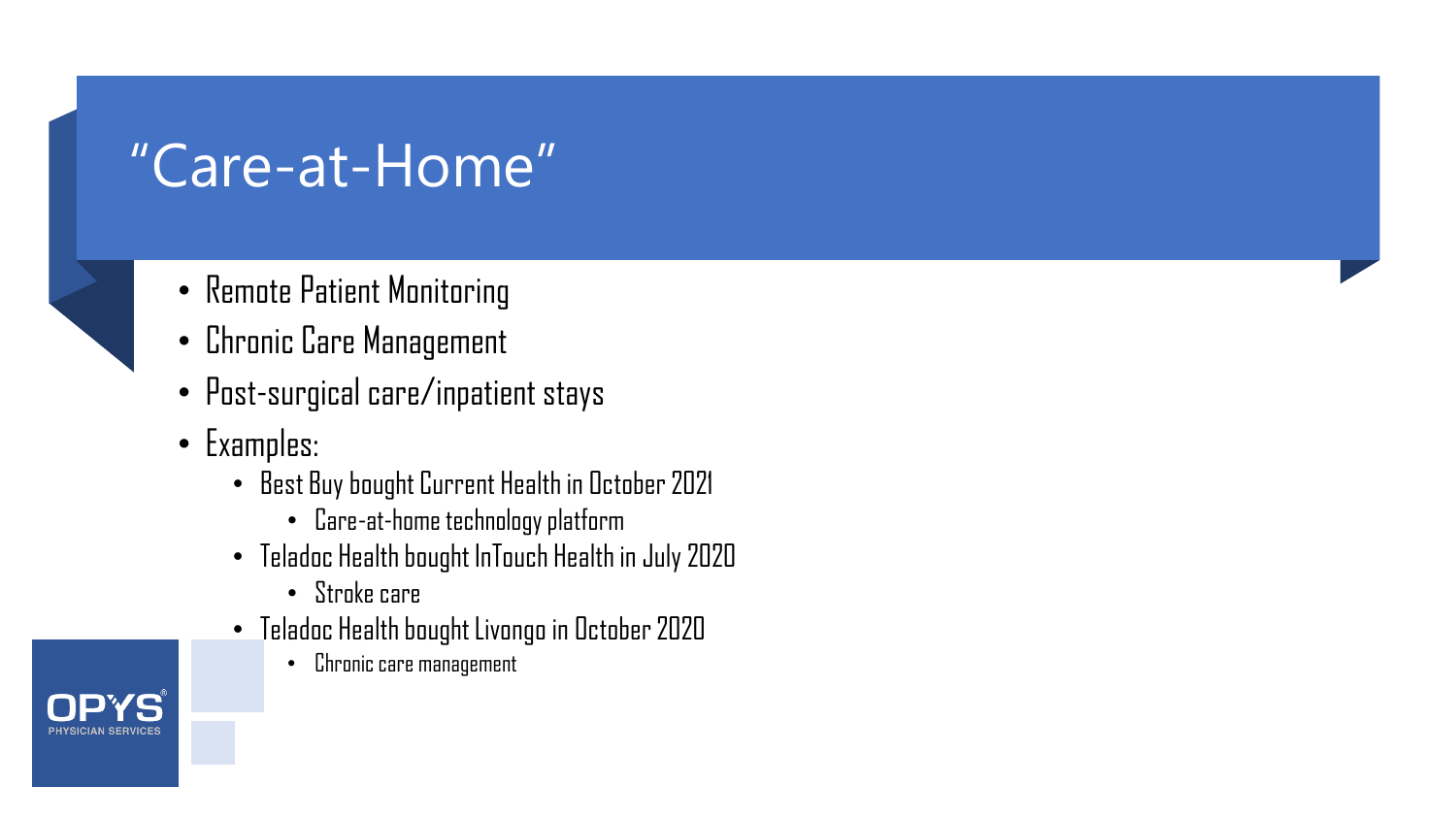## Starting a Telegenetics Program



- Pick an easy win
- This will increase trust in management
- Build on this success

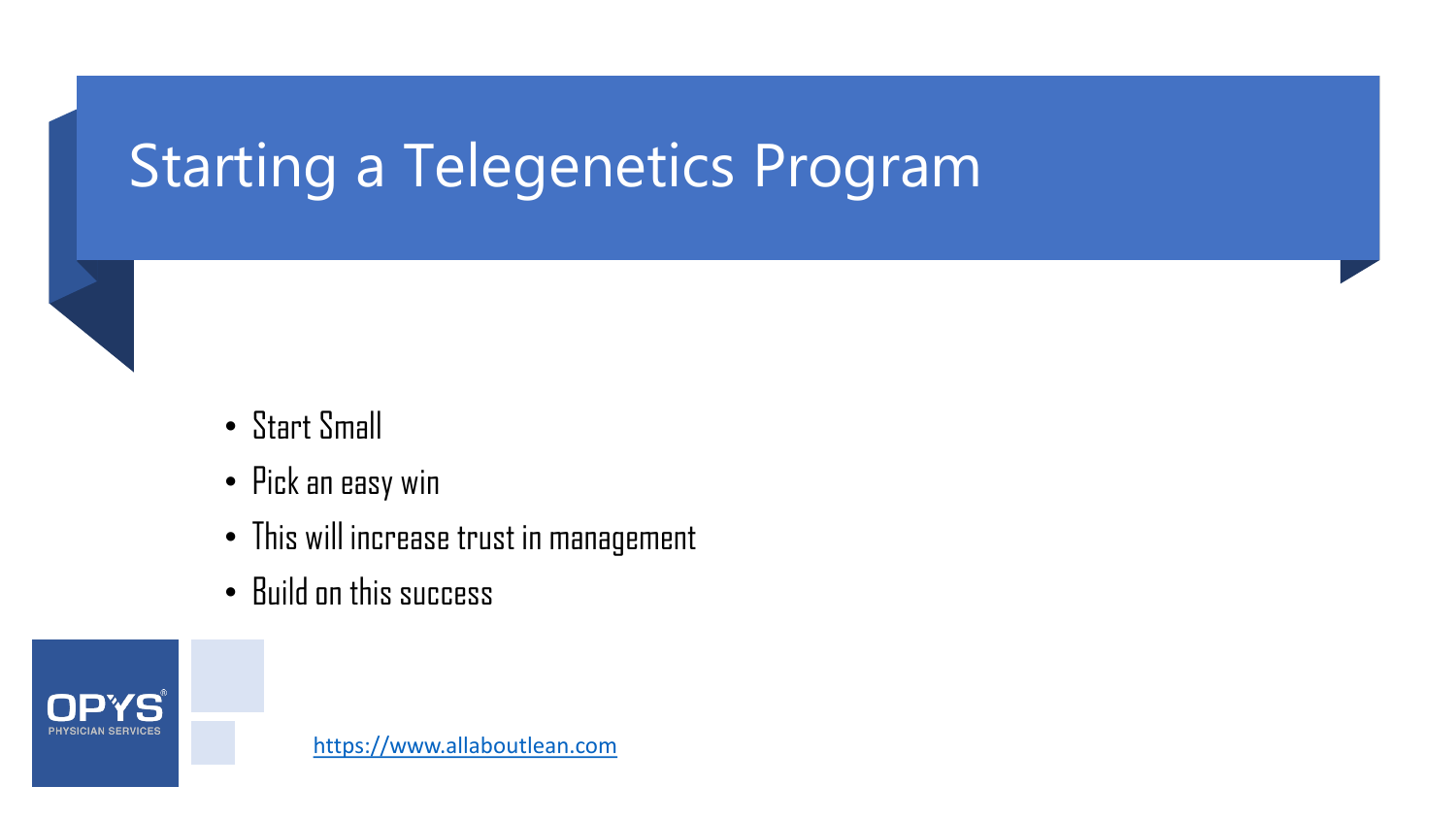## Convincing your People



- Find a Telehealth Champion
- Gather a diversified team
	- Clinical Providers
	- Technology Staff
	- Nutritionists / Dieticians
	- Schedulers / Medical Assistants
- Find out what motivates them!
	- Pizza party
	- Friday afternoon off
	- Gift card
	- Employee of the week/month/quarter

[https://www.allaboutlean.com](https://catalyst.nejm.org/doi/full/10.1056/CAT.18.0193)

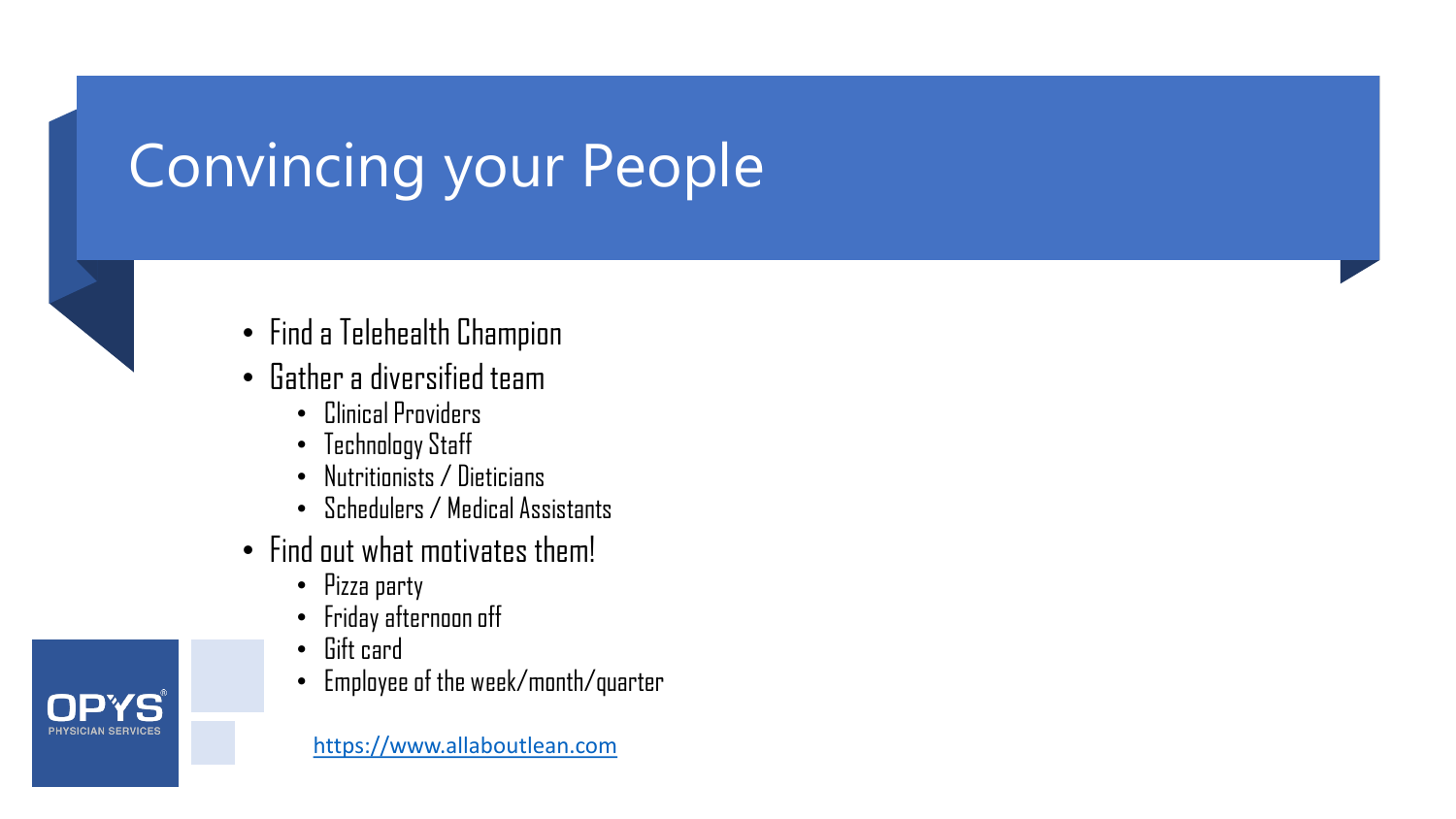## Center for Connected Health Policy





[https://www.cchpca.org/](https://catalyst.nejm.org/doi/full/10.1056/CAT.18.0193)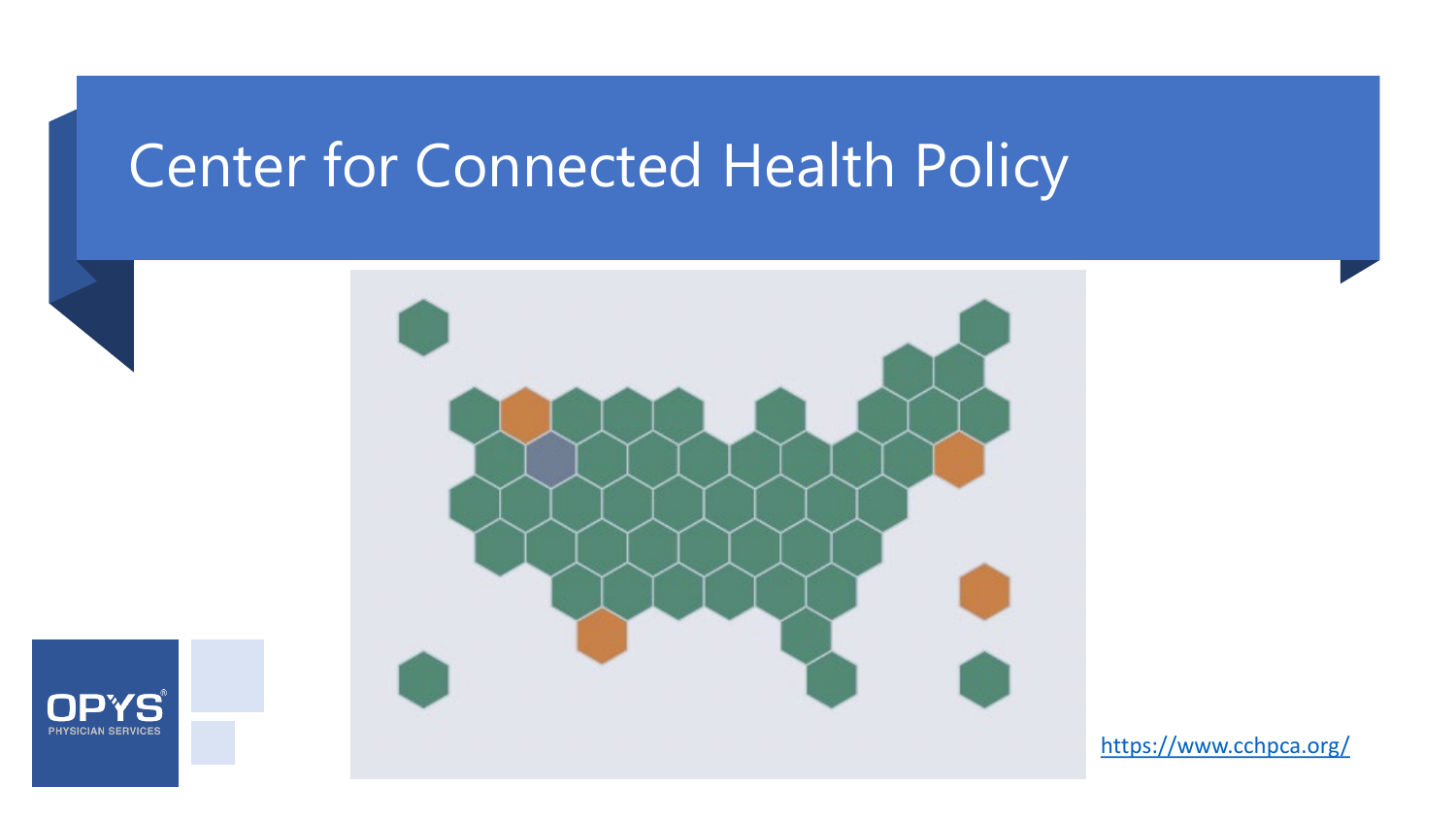**State Telehealth Laws and Reimbursement Policies** SUMMARY CHART I Spring 2022

C 2022 Public Health Institute / Center for Connected Health Policy

| <b>CCHP</b> |
|-------------|
|             |

SUMMARY CHART / 2

| <b>STATE</b>          | <b>MEDICAID REIMBURSEMENT</b> |                       |                                     |                                            | <b>PRIVATE PAYER LAW</b> |                       | <b>PROFESSIONAL</b><br><b>REQUIREMENTS</b>      |                        |
|-----------------------|-------------------------------|-----------------------|-------------------------------------|--------------------------------------------|--------------------------|-----------------------|-------------------------------------------------|------------------------|
|                       | LIVE VIDEO                    | STORE-AND-<br>FORWARD | REMOTE PATIENT<br><b>MONITORING</b> | AUDIO-ONLY                                 | I AW<br><b>EXISTS</b>    | PAYMENT<br>PARITY     | <b>INTERSTATE</b><br>COMPACTS<br>(see key)      | CONSENT<br>REQUIREMENT |
| <b>INDIANA</b>        | Ø                             | Ø                     | $\bm{\omega}$                       | $\bm{\omega}$                              | $\bm{\omega}$            | ఴ                     | ASLP-IC, EMS,<br>IMLC, NLC, PSY,<br>PTC         | $\bm{\omega}$          |
| <b>IOWA</b>           | ☑                             | $\bullet$             | ⊗                                   | Ø                                          | $\bm{\omega}$            | ☑                     | EMS, IMLC, NLC,<br>PTC                          | $\bm{\omega}$          |
| <b>KANSAS</b>         | $\bm{\bm{\omega}}$            | ఴ                     | $\bullet$                           | ☎                                          | $\bullet$                | ☎                     | ASLP-IC, EMS,<br>IMLC, NLC, PSY,<br>PTC         | ◙                      |
| <b>KENTUCKY</b>       | $\bm{\omega}$                 | Ø                     | ☎                                   | ☎                                          | $\bullet$                | $\bullet$             | ASLP-IC, CC, IMLC,<br>NLC, OT, PSY, PTC         | $\bm{\omega}$          |
| LOUISIANA             | $\bullet$                     | $\boldsymbol{\Omega}$ | Ø                                   | $\bullet$                                  | $\bullet$                | $\boldsymbol{\Omega}$ | ASLP-IC, EMS,<br>IMLC, NLC, PTC                 | $\bullet$              |
| <b>MAINE</b>          | ☑                             | ☑                     | ⊘                                   | Ø                                          | ⊘                        | ⊗                     | CC, IMLC, NLC,<br>OT, PSY                       | Ø                      |
| <b>MARYLAND</b>       | Ø                             | Ø                     | $\bullet$                           | $\boldsymbol{\Omega}$                      | $\bullet$                | $\bullet$             | ASLP-IC, CC, IMLC,<br>NLC, OT, PSY, PTC         | Ø                      |
| <b>MASSACHUSETTS</b>  | ◙                             | ☑                     | ⊗                                   | $\bm{\bm{\omega}}$                         | ☑                        | ☑                     | $\sim$                                          | ◙                      |
| <b>MICHIGAN</b>       | $\bullet$                     | Ø                     | Ø                                   | $\bullet$ .                                | Ø                        | Ø                     | <b>IMLC</b>                                     | $\bullet$              |
| <b>MINNESOTA</b>      | Ø                             | ⊘                     | ◙                                   | $\boldsymbol{\omega}$<br>(expires in 2023) | Ø                        | ☑                     | IMLC, PSY                                       | Ø                      |
| <b>MISSISSIPPI</b>    | $\bullet$                     | ☎                     | $\bullet$                           | ⊗                                          | $\bullet$                | ⊗                     | ASLP-IC, CC, EMS,<br>IMLC, NLC, PTC             | $\sim$                 |
| <b>MISSOURI</b>       | $\bm{\bm{\omega}}$            | Ø                     | $\bullet$                           | ☎                                          | $\bm{\bm{\omega}}$       | ☎                     | EMS, NLC, OT, PSY,<br>PTC                       | $\bm{\bm{\omega}}$     |
| <b>MONTANA</b>        | Ø                             | ⊗                     | ⊗                                   | $\boldsymbol{\alpha}$                      | $\bullet$                | $\boldsymbol{\Omega}$ | IMLC, NLC, PTC                                  | Ø                      |
| NEBRASKA              | $\bm{\omega}$                 | ☎                     | ⊘                                   | ⊗                                          | $\bullet$                | ☑                     | ASLP-IC, CC, EMS,<br>IMLC, NLC, OT,<br>PSY, PTC | $\bm{\omega}$          |
| <b>NFVADA</b>         | $\bullet$                     | Ø                     | Ø                                   | $\bullet$                                  | Ø                        | $\bullet$             | IMLC, PSY                                       | ☎                      |
| <b>NEW HAMPSHIRE</b>  | $\bm{\omega}$                 | ⊗                     | $\boldsymbol{\Omega}$               | ⊗                                          | $\bullet$                | $\boldsymbol{\Omega}$ | ASLP-IC, IMLC,<br>NLC, OT, PSY, PTC             | Ø                      |
| <b>NEW JERSEY</b>     | $\bm{\omega}$                 | Ø                     | Ø                                   | ೞ                                          | $\bm{\omega}$            | Ø                     | IMLC, NLC, PSY,<br>PTC                          | $\bullet$              |
| <b>NEW MEXICO</b>     | Ø                             | Ø                     | ⊗                                   | $\bullet$                                  | $\bm{\bm{\omega}}$       | ☑                     | <b>NLC</b>                                      | ◙                      |
| <b>NEW YORK</b>       | $\bullet$                     | $\bullet$             | $\bullet$                           | $\bullet$                                  | ◙                        | $\boldsymbol{\Omega}$ | $\overline{\phantom{a}}$                        | $\bullet$              |
| <b>NORTH CAROLINA</b> | Ø                             | $\bullet^*$           | ⊘                                   | Ø                                          | ⊗                        | ⊗                     | ASLP-IC, NLC, OT,<br>PSY, PTC                   | Ø                      |
| <b>NORTH DAKOTA</b>   | ☑                             | Ø                     | $\bullet$                           | $\bm{\omega}$                              | $\omega$                 | ☎                     | APRN. EMS.<br>IMLC, NLC, PTC                    | $\bm{\omega}$          |

### Spring 2022 Medicaid Summary Chart



[https://www.cchpca.org/2022/05/Spring](https://catalyst.nejm.org/doi/full/10.1056/CAT.18.0193) 2022\_SummaryChartfinal.pdf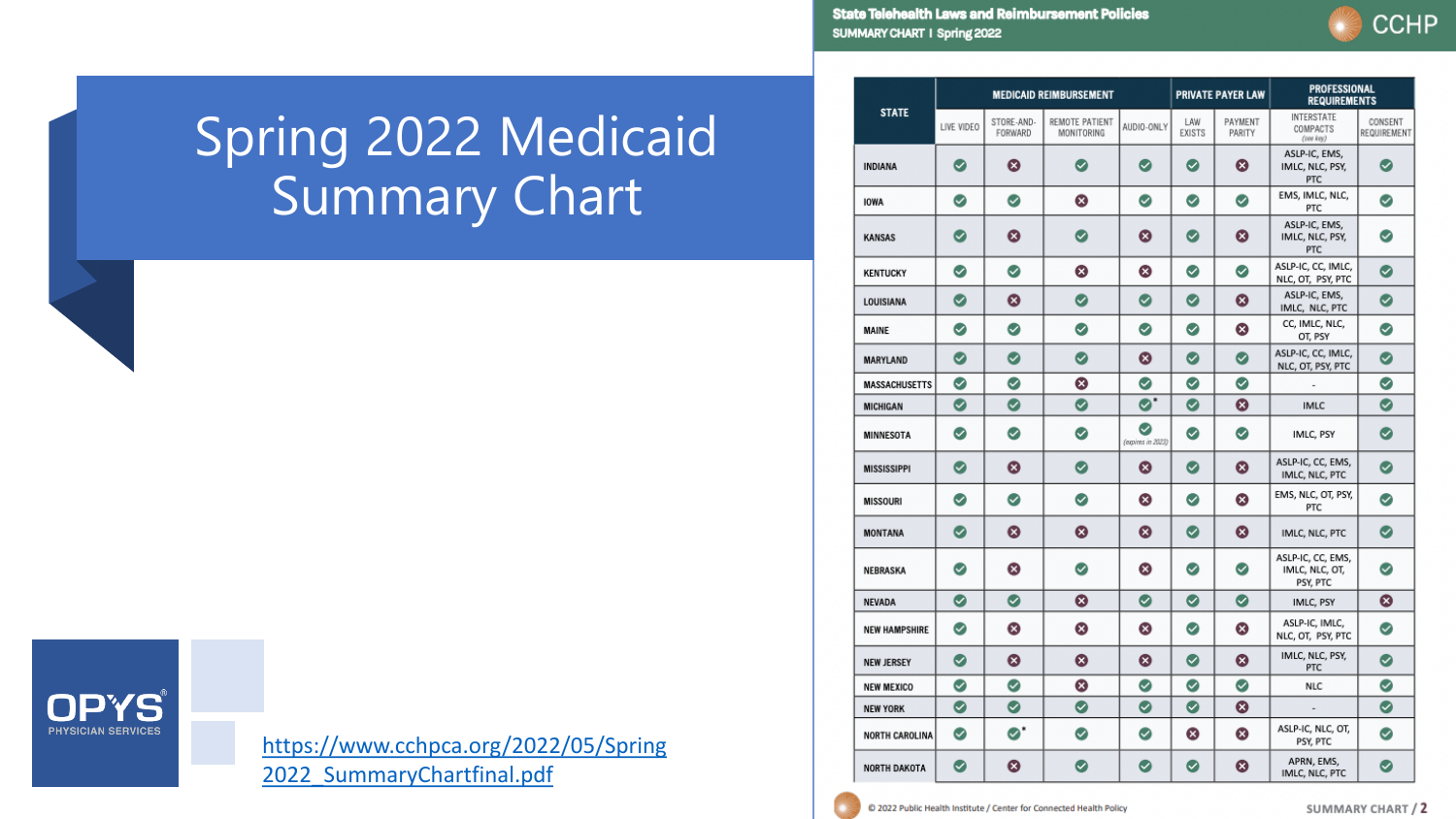

**Center for Connected Health Policy** 

#### TELEHEALTH POLICY IMPACTS OF THE 2022 CONSOLIDATED APPROPRIATIONS ACT

Below is a quick reference regarding the major impacts on federal telehealth policy on Medicare. For the most part, the policies focus on the temporary changes that were made to Medicare telehealth policy in response to COVID-19.

| <b>MEDICARE</b>                                               |                                                                                                                                   |                                                            |                                                  |  |  |  |  |  |
|---------------------------------------------------------------|-----------------------------------------------------------------------------------------------------------------------------------|------------------------------------------------------------|--------------------------------------------------|--|--|--|--|--|
| <b>ISSUE</b>                                                  | <b>CHANGE MADE BY BUDGET BILL</b>                                                                                                 | DIFFERENCE FROM CURRENT WAIVER                             |                                                  |  |  |  |  |  |
| Patient Location -                                            | Extension of waiver on the geographic location of patient                                                                         |                                                            | No difference from current COVID-19 temporary    |  |  |  |  |  |
| Geographic                                                    | requirement to continue an additional 151 days after the Public                                                                   |                                                            | waiver.                                          |  |  |  |  |  |
|                                                               | Health Emergency (PHE) is declared over.                                                                                          |                                                            |                                                  |  |  |  |  |  |
| Patient Location - Site                                       | Extension of waiver on the site location of patient requirement                                                                   |                                                            | No difference from current COVID-19 temporary    |  |  |  |  |  |
|                                                               | to continue an additional 151 days after the PHE is declared                                                                      |                                                            | waiver.                                          |  |  |  |  |  |
|                                                               | over.                                                                                                                             |                                                            |                                                  |  |  |  |  |  |
| https://www.cchpc<br><b>Eligible Providers</b>                | Allow FQHCs, RHCs, PTs, OTs, Speech-Language Pathologists                                                                         | Under the current COVID-19 waivers, the category           |                                                  |  |  |  |  |  |
| a.org/2022/03/TEL                                             | and Audiologists to continue to be reimbursed for services                                                                        |                                                            | of providers is all eligible Medicare providers. |  |  |  |  |  |
| <b>EHEALTH-POLICY-</b>                                        | delivered via telehealth an additional 151 days after the PHE is                                                                  |                                                            |                                                  |  |  |  |  |  |
| IMPACTS-OF-2022-                                              | declared over.                                                                                                                    |                                                            |                                                  |  |  |  |  |  |
| Audio-Only<br><b>CONSOLIDATED-</b>                            | Extension of waiver on the use of audio-only as a modality to                                                                     |                                                            | No difference from current COVID-19 temporary    |  |  |  |  |  |
| Recertification of                                            | continue an additional 151 days after the PHE is declared over.<br>Extension of waiver on the use of telehealth to continue to be | waiver.                                                    |                                                  |  |  |  |  |  |
|                                                               |                                                                                                                                   |                                                            | No difference from current COVID-19 temporary    |  |  |  |  |  |
| eligibility for hospice<br>care                               | used an additional 151 days after the PHE is declared over.                                                                       |                                                            | waiver.                                          |  |  |  |  |  |
| <b>OTHER TELEHEALTH POLICY ISSUE</b>                          |                                                                                                                                   |                                                            |                                                  |  |  |  |  |  |
|                                                               | <b>ISSUE</b><br><b>CHANGE MADE BY BUDGET BILL</b>                                                                                 |                                                            |                                                  |  |  |  |  |  |
|                                                               | In post-PHE environment, requirement of an in-person visit before a mental                                                        | Delay requirement 151 days after the PHE is declared       |                                                  |  |  |  |  |  |
|                                                               | health visit via telehealth takes place when not meeting geographic and site                                                      |                                                            | over.                                            |  |  |  |  |  |
| <b>OPYS</b>                                                   | requirements imposed on telehealth for Medicare program (Includes FQHCs,                                                          |                                                            |                                                  |  |  |  |  |  |
| RHCs and audio-only requirement)<br><b>PHYSICIAN SERVICES</b> |                                                                                                                                   |                                                            |                                                  |  |  |  |  |  |
| Concern over fraud/waste and utilization                      |                                                                                                                                   | MedPAC will do a report for Congress on utilization and    |                                                  |  |  |  |  |  |
|                                                               |                                                                                                                                   | other issues in Medicare/OIG will do a report on fraud and |                                                  |  |  |  |  |  |
|                                                               |                                                                                                                                   |                                                            | waste. Due to Congress June 2023                 |  |  |  |  |  |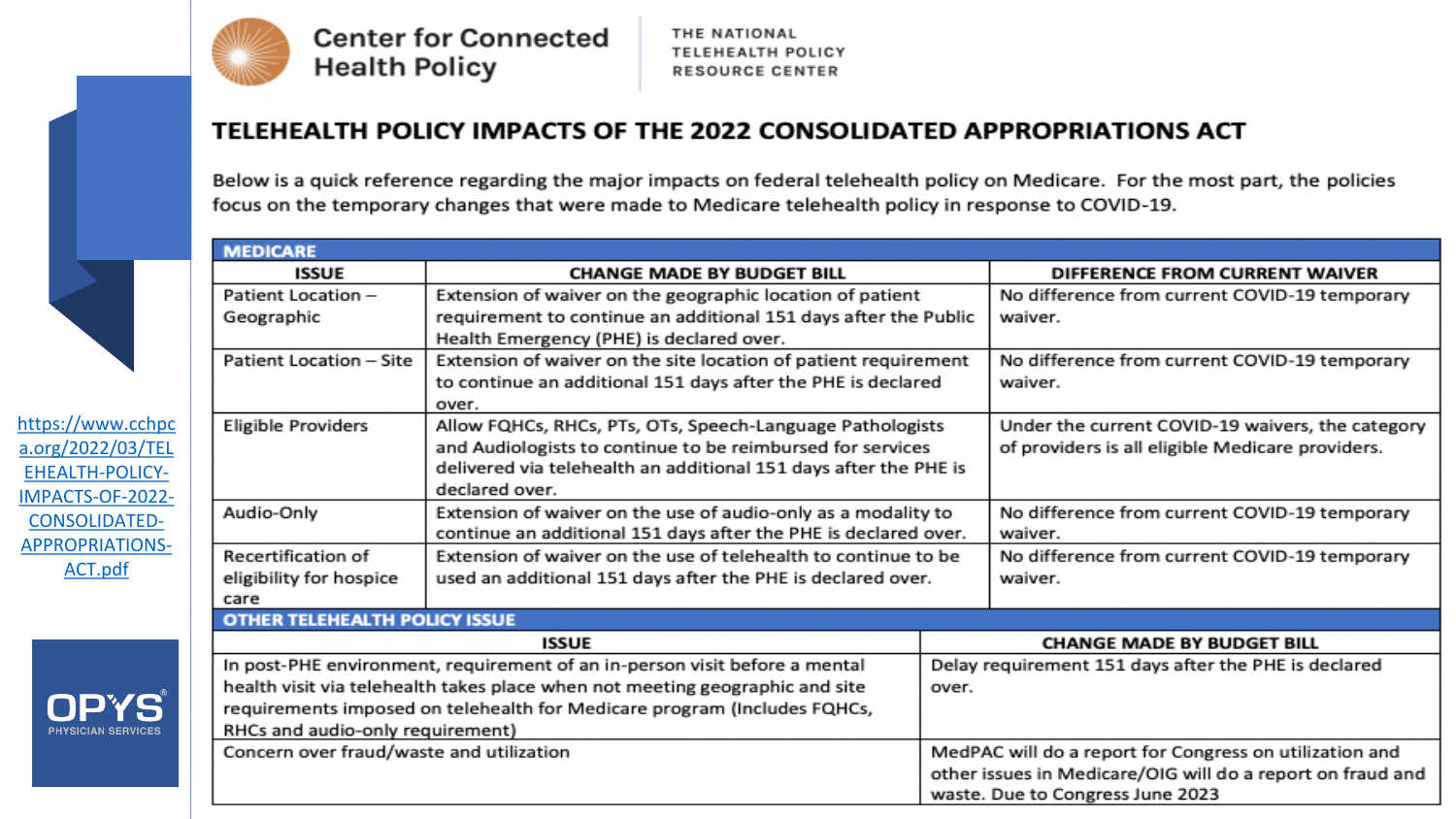### Federal COVID-19 Public Health Emergency

- Last 90-day extension signed April 12, 2022
- Now less than 60 days from expiring
- Therefore, likely to be renewed in July for an additional 90 days
- Also renews all COVID-era Medicare reimbursement changes